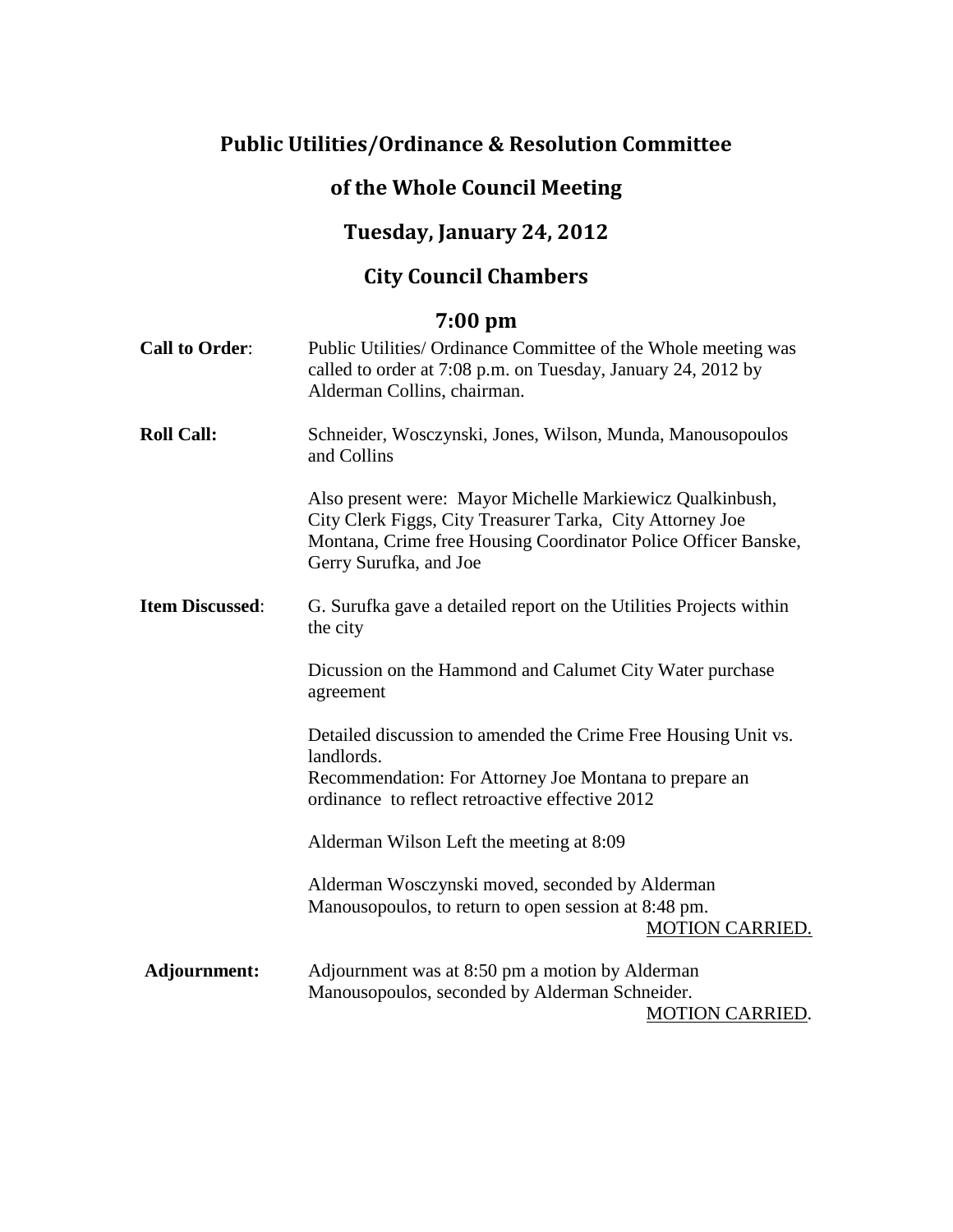Closed Session Present: Mayor Michelle Markiewicz, January 18, 2012 City Clerk Nyota Figgs, City Treasurer Tarka,<br>
7:30 pm – 8:48 pm – Aldermen: Schneider, Wosczynski, Jones, Wi Aldermen: Schneider, Wosczynski, Jones, Wilson, Munda, Manousopoulos, Collins.

> Also present were: City Attorney Odelson, Attorney Gruene, Personnel Director Vallis, Insurance Investigator Larson, Inspector General Gonzalez and Police Chief Gilmore.

Attorney Randy Gruene briefed the City Council on the pending workers compensation cases. 21 cases – DiFiori

Embrey (Keith) Calleros DePue Head Hladek Johnson Kaal Mahmet Maletich Melero Paprocki Powell Rojkowski Rue Sivak Skarwecki Sosnowski Stapleton Starcevich Wyricki And two non-filed accidents: Drazba and Miro

Insurance Investigator Larson submitted a report. There were no questions on his report

from the City Council.

City Attorney Odelson reported on the status of the following cases: Ellis vs. City, Picicco et al Calumet City v. Tri-County Towing Calumet City v. Benjamin Johnson, et al. Reiff vs. Calumet City